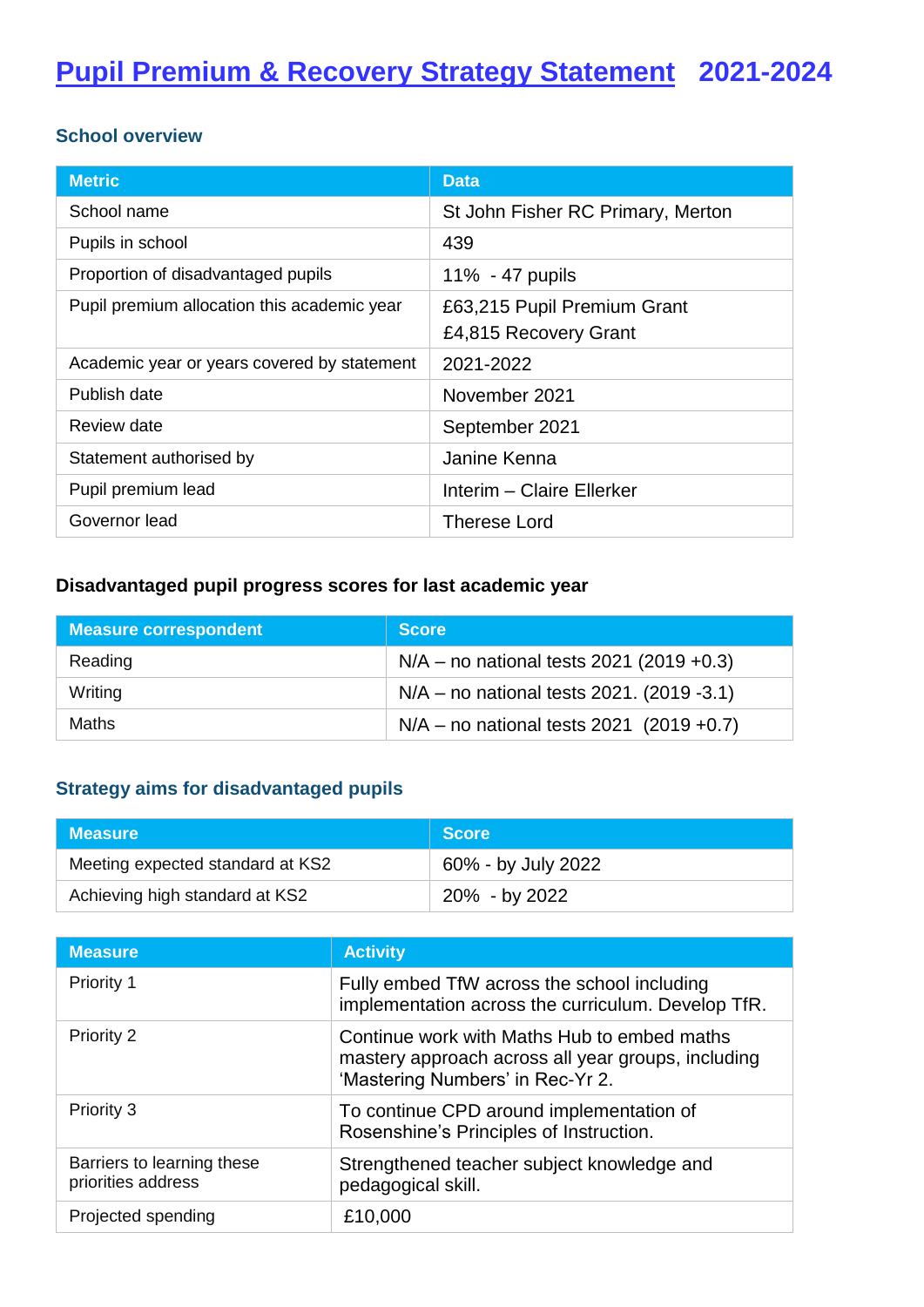#### **Teaching priorities for current academic year**

| <b>Aim</b>              | <b>Target</b>                                                               | <b>Target date</b> |
|-------------------------|-----------------------------------------------------------------------------|--------------------|
| Progress in Reading     | Increase PP pupils progress from +0.3<br>to $+1$ (non SEN/PP)               | <b>July 2022</b>   |
| Progress in Writing     | Increase PP pupils progress from -3.1<br>to national average 0 (non SEN/PP) | <b>July 2022</b>   |
| Progress in Mathematics | Increase PP pupils progress from +0.7<br>to $+1.2$ (non SEN/PP)             | <b>July 2022</b>   |
| Phonics                 | PP pupils to achieve national<br>benchmark in PSC                           | <b>July 2022</b>   |

**Remember to focus support on disadvantaged pupils reaching the expected standard in phonics check at end of year 1.**

### **Targeted academic support for current academic year**

| <b>Measure</b>                                   | <b>Activity</b>                                                                                                                                                                 |
|--------------------------------------------------|---------------------------------------------------------------------------------------------------------------------------------------------------------------------------------|
| Priority 1                                       | Implementation of the Nuffield Early Language<br>Intervention subject to disruption due to Covid and<br>restricted attendance.                                                  |
| Priority 2                                       | 1:3 Recovery support by teachers and TAs<br>Provide support with resources – CGP books                                                                                          |
| Barriers to learning these<br>priorities address | 1. Weak oral language and early literacy skills as<br>identified in reception pupils.<br>2. Identified gaps in prior knowledge and skills<br>preventing access to new learning. |
| Projected spending                               | 1. £4,500 for training cover<br>2. £4,815 Recovery grant - tutoring<br>£6,000 tuition and targeted groups                                                                       |

#### **Wider strategies for current academic year**

| <b>Measure</b>    | <b>Activity</b>                                                                                                                                       |
|-------------------|-------------------------------------------------------------------------------------------------------------------------------------------------------|
| <b>Priority 1</b> | Use of Jigsaw4U home school links worker to target<br>social and emotional support where pupils are<br>identified as in need.                         |
| Priority 2        | Use of ELSA trained TAs to provide support for<br>identified pupils. Experience and well qualified TA<br>appointed as support for the SEN department. |
| Priority 3        | To increase uptake of extra-curricular clubs and<br>activities by disadvantaged pupils, including                                                     |